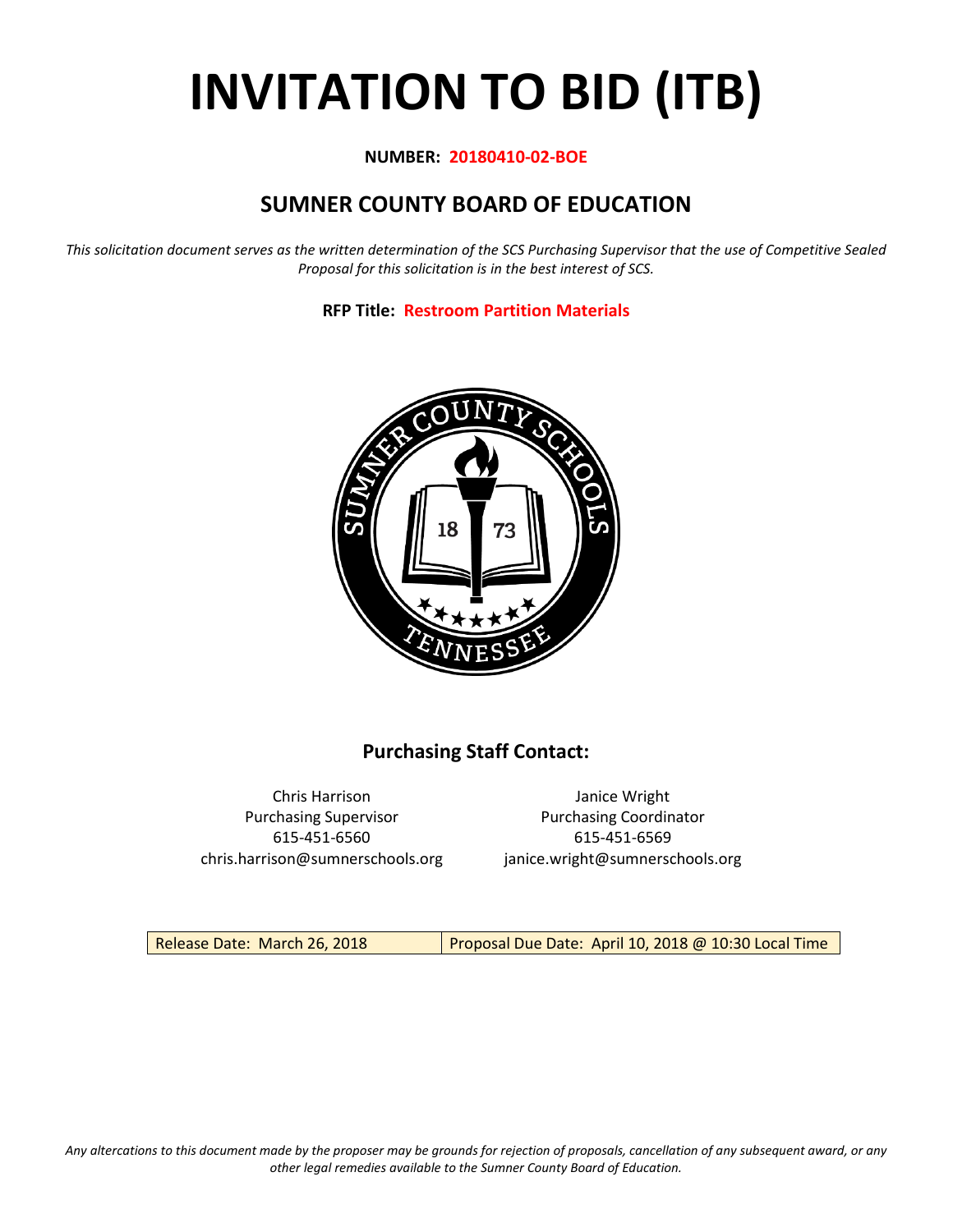## **NOTICE TO PROPOSERS**

There may be one or more amendments to this ITB. In order to receive communication for any such amendments issued specifically to this ITB, the proposer must provide the information requested below to the Sumner County Board of Education (SCS) Purchasing Department. The information may be sent by email to: Chris Harrison, Purchasing Supervisor, chris.harrison@sumnerschools.org. SCS will send amendments only to those proposers which complete and return this information in a timely manner.

| <b>ITB Number:</b>      | 20180410-02-BOE Restroom Partition Materials |
|-------------------------|----------------------------------------------|
| Company Name:           |                                              |
| <b>Mailing Address:</b> |                                              |
|                         |                                              |
|                         |                                              |
| Phone Number:           |                                              |
| <b>Contact Person:</b>  |                                              |
| <b>Email Address:</b>   |                                              |
|                         |                                              |
|                         |                                              |
| <b>Printed Name:</b>    |                                              |
| Date:                   |                                              |

Emailed amendments will be sent in a Microsoft Word (Office for Windows) or Portable Document Format (pdf) format. Any alterations to the document made by the proposer may be grounds for rejection of proposal, cancellation of any subsequent award or any other legal remedies available to SCS.

Amendments will also be posted on the SCS website **https://sumnerschools.org/index.php/current-bids-and-rfps** and attached to the solicitation listing as a PDF or WORD file. Check the particular solicitation on the Current Bids and RFPs webpage for any posted amendments.

By completing and returning this form, the Proposer has expressed its intent to provide a proposal for **20180410-02-BOE Restroom Partition Material.**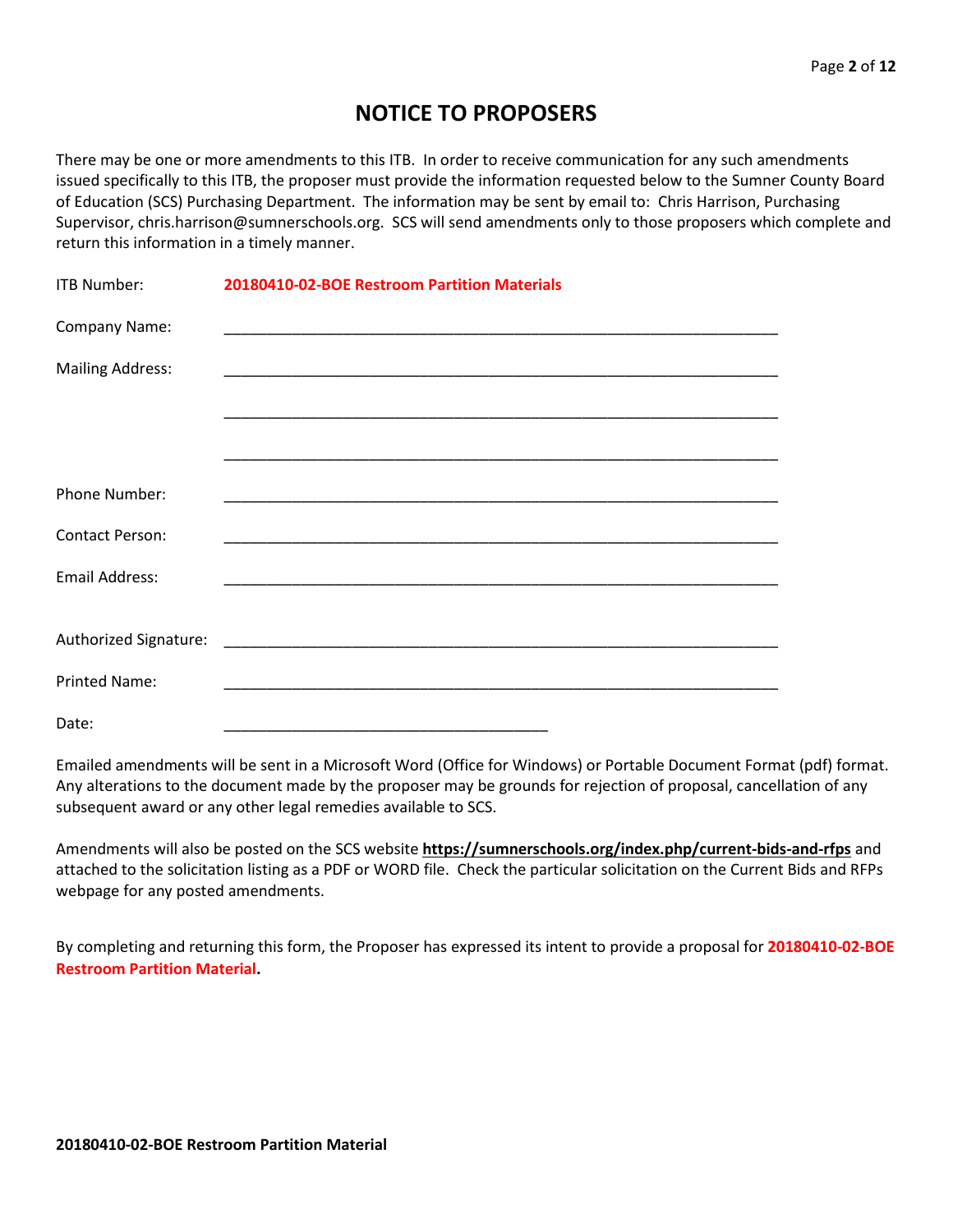## **TABLE OF CONTENTS**

- 1. Specification
- 2. Source Selection and Contract Award
- 3. Schedule of Events
- 4. Delivery of Proposals
- 5. Protests
- 6. New Vendors
- 7. Attachments
	- A. Bid Form/Certification
	- B. IRS Form W9
	- C. Attestation Re Personnel
	- D. Standard Terms and Conditions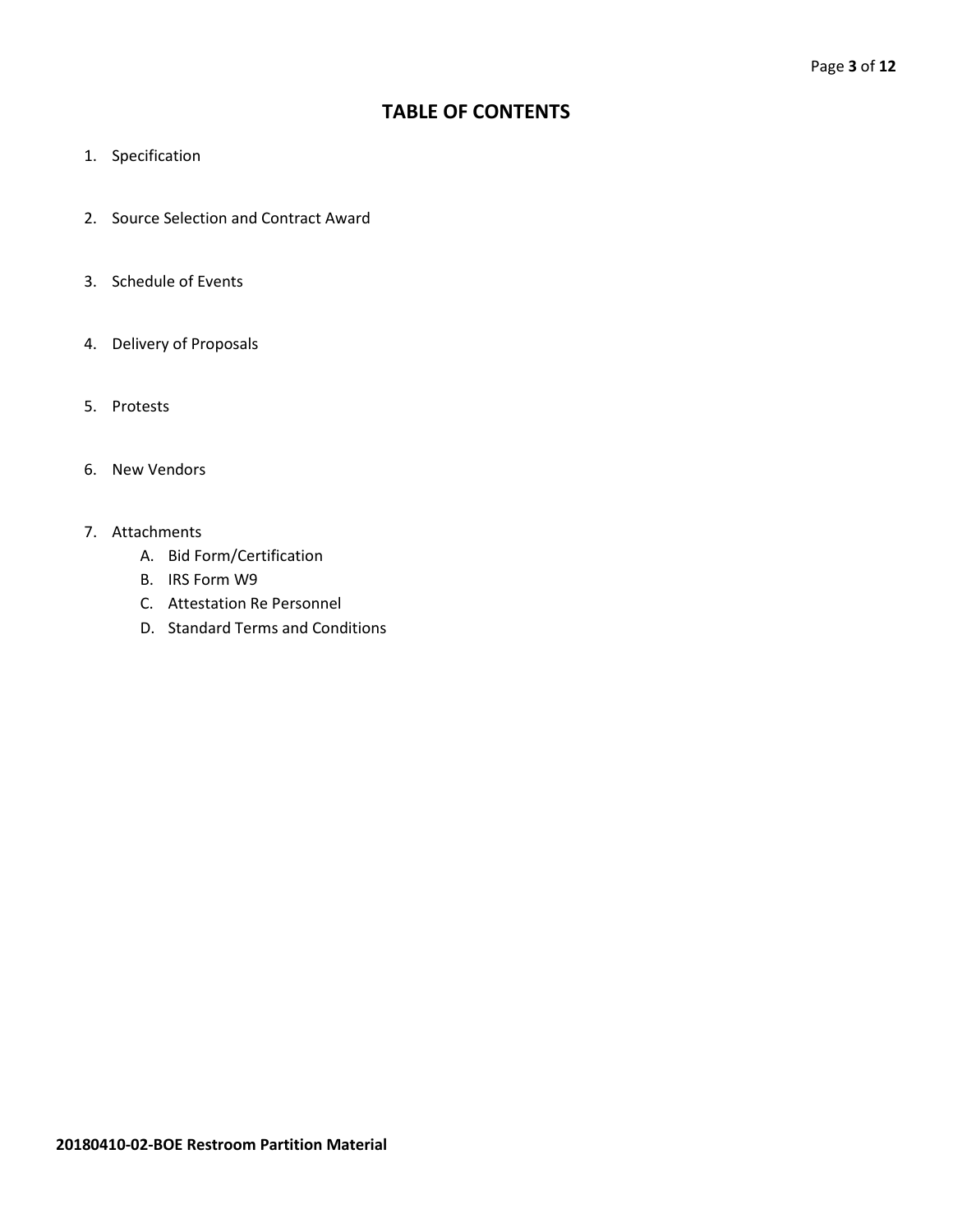## 1. Specification

It is the intent of SCS to award a contract for the purchase of restroom partition materials and that the pricing shall be valid from the date of award thru June 30, 2019. SCS reserves the right to renew the contract for an additional two, one-year terms. SCS shall allow a one-time price increase during the first contract term, subject to approval by SCS. The Proposer must notify SCS a minimum of forty-five (45) days prior to the effective date of the price increase. SCS shall also allow a price increase at the beginning of each new term: July 1, 2019 – June 30, 2020 and July 1, 2020 – June 30, 2021. The Proposer must notify SCS sixty (60) days prior to the contract expiration of any price increase.

Pricing shall be inclusive of materials only. The successful Proposer shall include the cost for freight/delivery at the time of order. SCS does not guarantee an order quantity over the life of the contract.

The Proposer must reference the Bid Form for the item description. The Proposer must include an Stock Number for reference when placing an order.

- 2. Source Selection and Contract Award
	- Award, if made, will be made to the proposer submitting the lowest cost proposal and whom is also determined to be Responsive.
		- o General Criteria to be determined "Responsive"
			- **•** Does the proposal include all required information?
			- Does the proposal include completed attachment forms?
			- Was the proposal delivered on or before the stated deadline?
	- SCS reserves the right to reject any proposal that takes exception to the specifications unless prior approval is requested and granted by SCS.
	- Upon mutual agreement by both parties, SCS shall grant the right to extend the terms, conditions and prices of contract(s) awarded from this ITB to other Institutions (such as State, Local and/or Public Agencies) who express an interest in participating in any contract that results from this ITB. Each of the "piggyback" Institutions will issue their own purchasing documents for purchase of the goods/services. Proposer agrees that SCS shall bear no responsibility or liability for any agreements between Proposer and the other Institution(s) who desire to exercise this option.

## 3. Schedule of Events

| <b>RFP Issued</b>              | March 26, 2018                         |
|--------------------------------|----------------------------------------|
| <b>Questions DEADLINE</b>      | April 4, 2018                          |
| <b>RFP Submission DEADLINE</b> | April 10, 2018 @ 10:30 a.m. Local Time |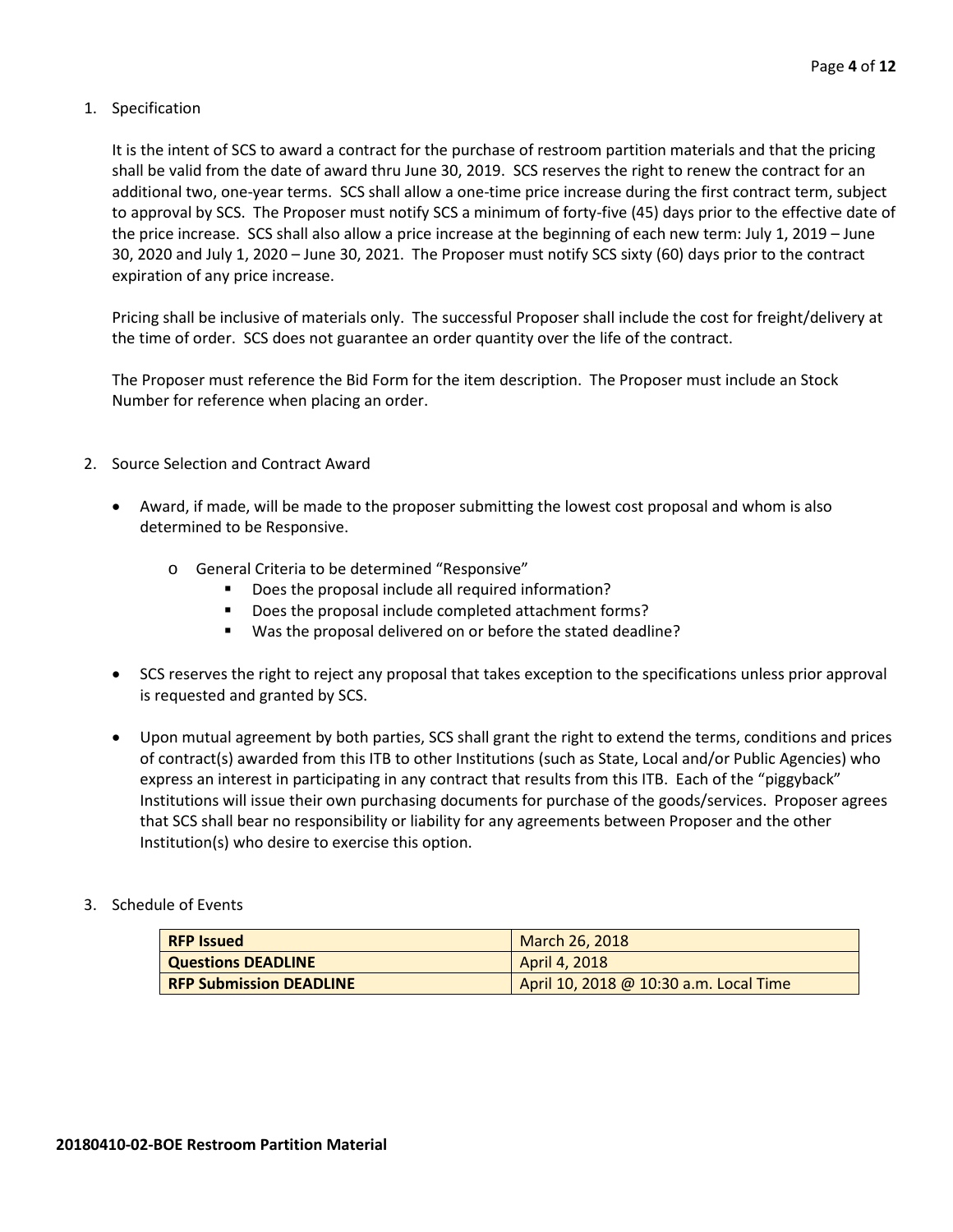## 4. Delivery of Proposals

Sealed proposals will be accepted until **April 10, 2018 @10:30 a.m. Local Time**. Proposals received after that time will be deemed invalid. Vendors mailing proposal packages must allow sufficient time to ensure receipt of their package by the time specified. There will be no exceptions. Proposals will be opened and read aloud. The reading of the bids will begin at **10:30 a.m. Local Time**.

Due to the nature of deliveries to the SCS Support Services Facility by carriers such as UPS, FedEx and such like; the proposal package will be accepted if the date and time on the delivery confirmation are indicated to be on or before the Proposal Deadline.

| Delivery Address: | Sumner County Board of Education |
|-------------------|----------------------------------|
|                   | Attn: Purchasing Supervisor      |
|                   | 1500 Airport Road                |
|                   | Gallatin, TN 37066               |

The package containing the proposal must be sealed and clearly marked on the outside of the package: **"20180410-02-BOE Restroom Partition Materials" DO NOT OPEN**

## 5. Protests

In the event that any interested party finds any part of the listed specifications, terms or conditions to be discrepant, incomplete or otherwise questionable in any respect; it shall be the responsibility of the concerned party to notify the SCS Purchasing Office of such matters immediately upon receipt of the ITB. All notifications must be sent to the Purchasing Supervisor via email at [purchasing@sumnerschools.org.](mailto:purchasing@sumnerschools.org)

Any actual or prospective Proposer who is aggrieved in connection with the ITB or award of a contract may protest to the Purchasing Supervisor and/or the Sumner County Board of Education at its regularly scheduled meeting.

## 6. New Vendors

- To comply with Internal Revenue Service requirements, all vendors who perform any type of service are required to have a current IRS Form W-9 on file with the SCS Finance Department. It is a mandatory requirement to complete the IRS Form W-9 (Attachment 1) included in this RFP.
- To comply with the Tennessee Lawful Employment Act (50-1-702 and 50-1-703), non-employees (individuals paid directly by the employer in exchange for the individual's labor or services) must have on file one (1) of the following documents:
	- o A valid Tennessee driver's license or photo identification;
	- o A valid driver's license or photo identification from another state where the license requirements are at least as strict as those in Tennessee;
	- o A birth certificate issued by a U.S. state, jurisdiction or territory;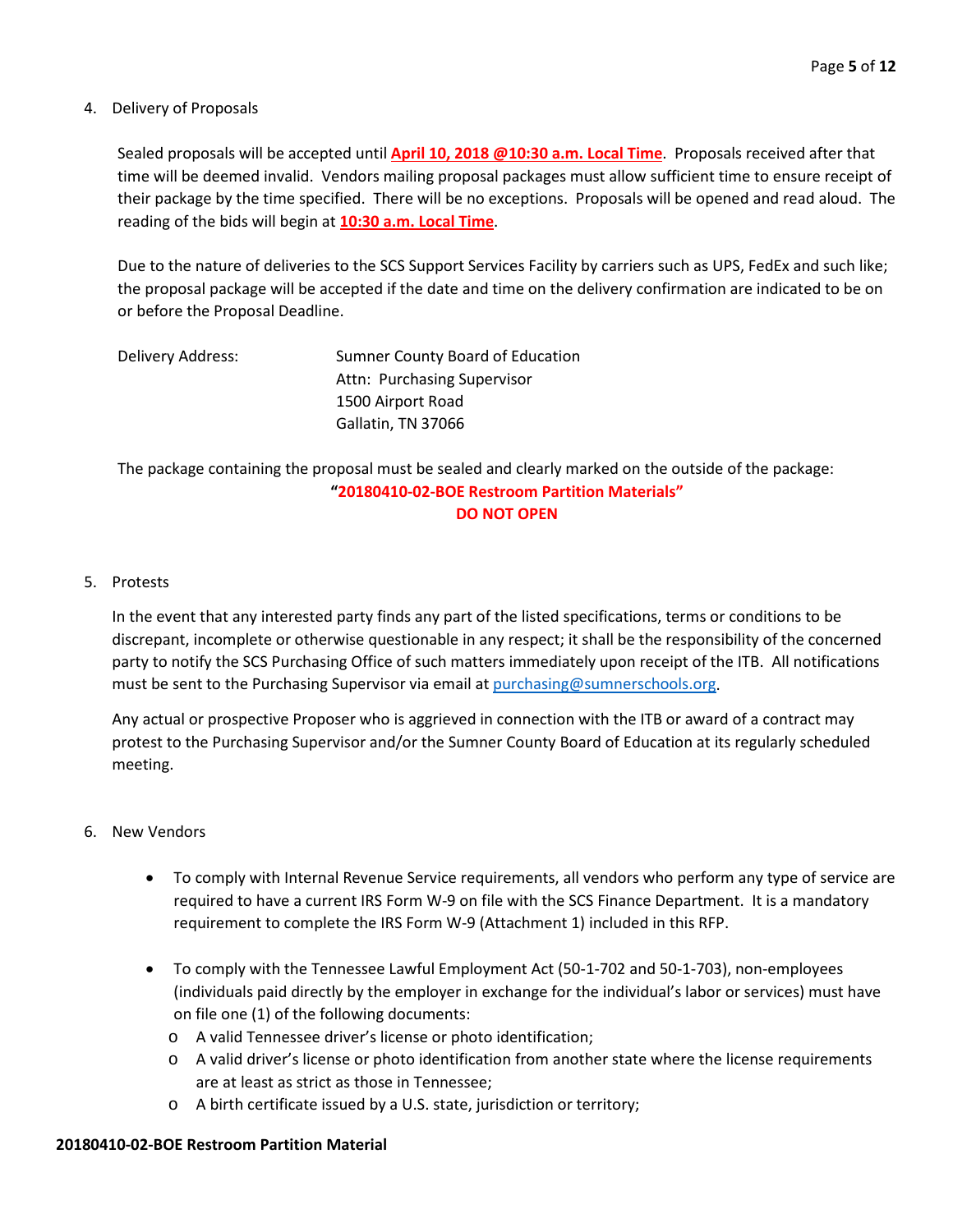- o A U.S. government issued certified birth certificate;
- o A valid, unexpired U.S. passport;
- o A U.S. certificate of birth abroad (DS-1350 or FS-545)
- o A report of birth abroad of a U.S. citizen (FS-240);
- o A certificate of citizenship (N560 or N561);
- o A certificate of naturalization (N550, N570 or N578);
- o A U.S citizen identification card (I-197 or I-179); or
- o Valid alien registration documentation or other proof of current immigration registration recognized by the United States Department of Homeland Security that contains the individual's complete legal name and current alien admission number or alien file number (or numbers if the individual has more than one number).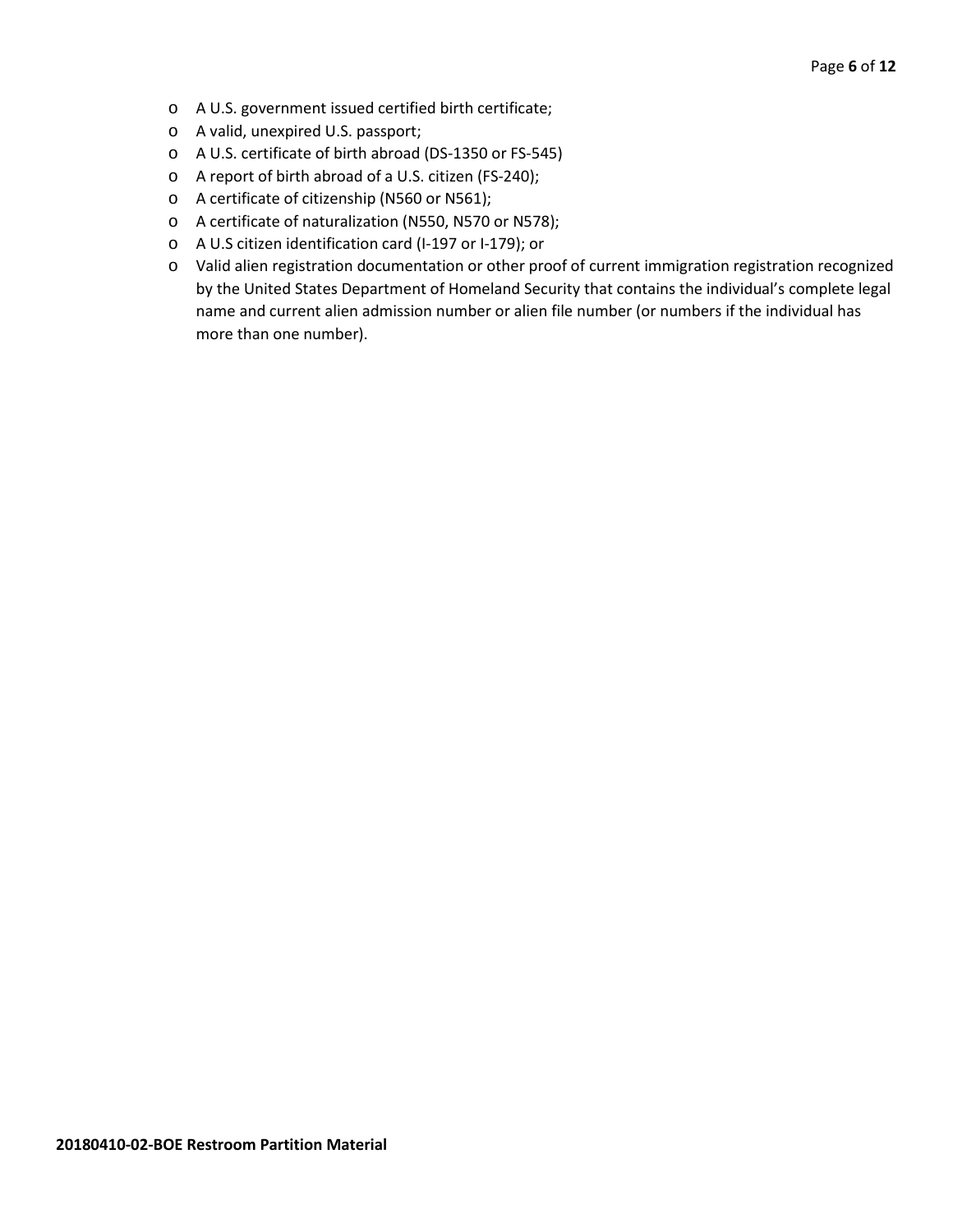### **7.A Bid Form**



Attn: Purchasing Supervisor 1500 Airport Road Gallatin, TN 37066

Date\_\_\_\_\_\_\_\_\_\_\_\_\_\_\_\_\_\_\_\_\_\_\_\_\_\_\_\_

| Item No.       | <b>Description</b>                                                                        | <b>Stock No.</b> | Cost |
|----------------|-------------------------------------------------------------------------------------------|------------------|------|
| $\mathbf{1}$   | HDPE Sheet: Black Confetti; 56" x 142" x 1"                                               |                  |      |
| $\overline{2}$ | HDPE Sheet: Black Confetti; 56" x 96" x 1"                                                |                  |      |
| $\mathbf{3}$   | Wall Bracket: Two Ear; 1" x 54"; Clear Anodized Aluminum                                  |                  |      |
| 4              | Wall Bracket: One Ear; 1" x 54"; Clear Anodized Aluminum                                  |                  |      |
| 5              | U-Bracket; 1" x 54"; Clear Anodized Aluminum                                              |                  |      |
| 6              | Latch-Slide-Surface Mounted: Clear Anodized Aluminum                                      |                  |      |
| $\overline{7}$ | <b>Strike &amp; Keeper: Outswing; 1" Post; 6" High; Clear</b><br><b>Anodized Aluminum</b> |                  |      |
| 8              | Door Pull w/ Through Hole Use: Polished Chrome                                            |                  |      |
| 9              | Headrail: 1" Antigrip; 8' 6" Length; Clear Anodized<br>Aluminum                           |                  |      |
| 10             | Piano Hinge w/ Cover: 54"; Clear Anodized Aluminum                                        |                  |      |

By checking this box, Proposer agrees that SCS reserves the right to extend the terms, conditions and prices of this contract to other Institutions (such as State, Local and/or Public Agencies) who express an interest in participating in any contract that results from this ITB. Each of the piggyback Institutions will issue their own purchasing documents for the goods/service. Proposer agrees that SCS shall bear no responsibility or liability for any agreements between Proposer and the other Institution(s) who desire to exercise this option.

| <b>AUTHORIZED SIGNATURE:</b> |         |  |
|------------------------------|---------|--|
| <b>PRINTED NAME:</b>         | TITLE:  |  |
| <b>VENDOR LEGAL NAME:</b>    |         |  |
| ADDRESS:                     |         |  |
| PHONE:                       | MOBILE: |  |
| <b>EMAIL</b>                 |         |  |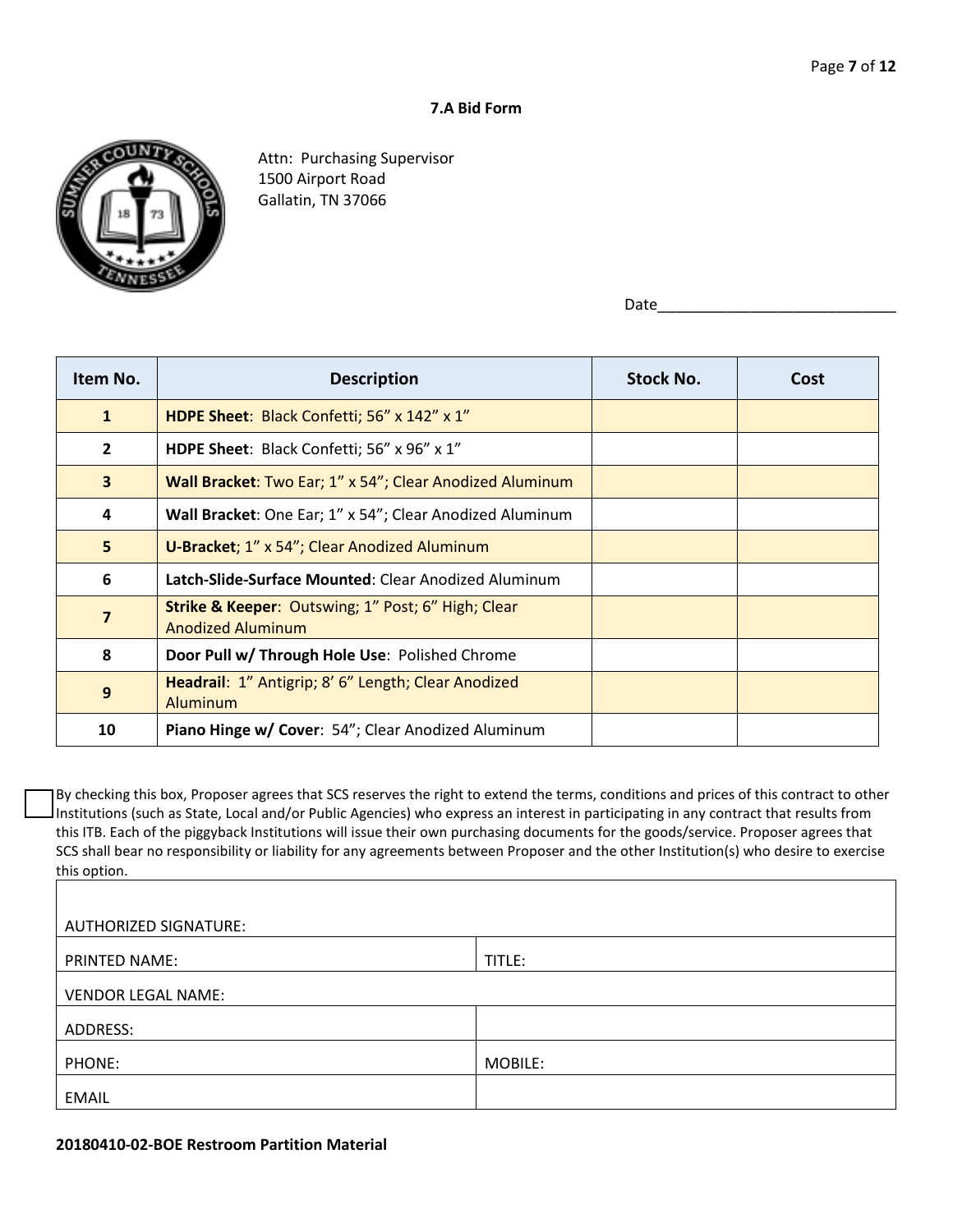## 7.B IRS Form W9

|                                                                                                                                                                                                                                                                                                                                                                                                                                                                                                                                                                                                                                                                                                       | <b>Request for Taxpayer</b><br><b>Identification Number and Certification</b><br>(Rev. December 2014)<br>Department of the Treasury<br>Internal Revenue Service<br>1 Name (as shown on your income tax return). Name is required on this line; do not leave this line blank.                                                                                                                                                                                                                |                                                                                                                                                                                                                                                                                                                                                                                                                                                                                                                                                                                                                               |                                                                                                                                                               | Give Form to the<br>requester. Do not<br>send to the IRS. |               |                                                                                                                                                                     |
|-------------------------------------------------------------------------------------------------------------------------------------------------------------------------------------------------------------------------------------------------------------------------------------------------------------------------------------------------------------------------------------------------------------------------------------------------------------------------------------------------------------------------------------------------------------------------------------------------------------------------------------------------------------------------------------------------------|---------------------------------------------------------------------------------------------------------------------------------------------------------------------------------------------------------------------------------------------------------------------------------------------------------------------------------------------------------------------------------------------------------------------------------------------------------------------------------------------|-------------------------------------------------------------------------------------------------------------------------------------------------------------------------------------------------------------------------------------------------------------------------------------------------------------------------------------------------------------------------------------------------------------------------------------------------------------------------------------------------------------------------------------------------------------------------------------------------------------------------------|---------------------------------------------------------------------------------------------------------------------------------------------------------------|-----------------------------------------------------------|---------------|---------------------------------------------------------------------------------------------------------------------------------------------------------------------|
| <b>CU</b><br>page                                                                                                                                                                                                                                                                                                                                                                                                                                                                                                                                                                                                                                                                                     | 2 Business name/disregarded entity name, if different from above<br>4 Exemptions (codes apply only to<br>3 Check appropriate box for federal tax classification; check only one of the following seven boxes:<br>certain entities, not individuals; see<br>S Corporation Partnership<br>$\Box$ C Corporation<br>Trust/estate                                                                                                                                                                |                                                                                                                                                                                                                                                                                                                                                                                                                                                                                                                                                                                                                               |                                                                                                                                                               |                                                           |               |                                                                                                                                                                     |
| Specific Instructions on<br>Print or type                                                                                                                                                                                                                                                                                                                                                                                                                                                                                                                                                                                                                                                             | Individual/sole proprietor or<br>single-member LLC<br>Limited liability company. Enter the tax classification (C=C corporation, S=S corporation, P=partnership) ▶<br>Note. For a single-member LLC that is disregarded, do not check LLC; check the appropriate box in the line above for<br>the tax classification of the single-member owner.<br>Other (see instructions) ▶                                                                                                               |                                                                                                                                                                                                                                                                                                                                                                                                                                                                                                                                                                                                                               |                                                                                                                                                               |                                                           | code (if any) | instructions on page 3):<br>Exempt payee code (if any)<br>Exemption from FATCA reporting<br>(Applies to accounts maintained outside the U.S.)                       |
| See                                                                                                                                                                                                                                                                                                                                                                                                                                                                                                                                                                                                                                                                                                   | 6 City, state, and ZIP code                                                                                                                                                                                                                                                                                                                                                                                                                                                                 | 5 Address (number, street, and apt. or suite no.)                                                                                                                                                                                                                                                                                                                                                                                                                                                                                                                                                                             |                                                                                                                                                               | Requester's name and address (optional)                   |               |                                                                                                                                                                     |
|                                                                                                                                                                                                                                                                                                                                                                                                                                                                                                                                                                                                                                                                                                       |                                                                                                                                                                                                                                                                                                                                                                                                                                                                                             | 7 List account number(s) here (optional)                                                                                                                                                                                                                                                                                                                                                                                                                                                                                                                                                                                      |                                                                                                                                                               |                                                           |               |                                                                                                                                                                     |
| Part I                                                                                                                                                                                                                                                                                                                                                                                                                                                                                                                                                                                                                                                                                                |                                                                                                                                                                                                                                                                                                                                                                                                                                                                                             | <b>Taxpayer Identification Number (TIN)</b>                                                                                                                                                                                                                                                                                                                                                                                                                                                                                                                                                                                   |                                                                                                                                                               |                                                           |               |                                                                                                                                                                     |
| <b>Social security number</b><br>Enter your TIN in the appropriate box. The TIN provided must match the name given on line 1 to avoid<br>backup withholding. For individuals, this is generally your social security number (SSN). However, for a<br>resident alien, sole proprietor, or disregarded entity, see the Part I instructions on page 3. For other<br>entities, it is your employer identification number (EIN). If you do not have a number, see How to get a<br>TIN on page 3.<br>or<br><b>Employer identification number</b><br>Note. If the account is in more than one name, see the instructions for line 1 and the chart on page 4 for<br>quidelines on whose number to enter.<br>- |                                                                                                                                                                                                                                                                                                                                                                                                                                                                                             |                                                                                                                                                                                                                                                                                                                                                                                                                                                                                                                                                                                                                               |                                                                                                                                                               |                                                           |               |                                                                                                                                                                     |
| Part II                                                                                                                                                                                                                                                                                                                                                                                                                                                                                                                                                                                                                                                                                               | Certification                                                                                                                                                                                                                                                                                                                                                                                                                                                                               |                                                                                                                                                                                                                                                                                                                                                                                                                                                                                                                                                                                                                               |                                                                                                                                                               |                                                           |               |                                                                                                                                                                     |
|                                                                                                                                                                                                                                                                                                                                                                                                                                                                                                                                                                                                                                                                                                       | Under penalties of perjury, I certify that:                                                                                                                                                                                                                                                                                                                                                                                                                                                 |                                                                                                                                                                                                                                                                                                                                                                                                                                                                                                                                                                                                                               |                                                                                                                                                               |                                                           |               |                                                                                                                                                                     |
|                                                                                                                                                                                                                                                                                                                                                                                                                                                                                                                                                                                                                                                                                                       |                                                                                                                                                                                                                                                                                                                                                                                                                                                                                             | 1. The number shown on this form is my correct taxpayer identification number (or I am waiting for a number to be issued to me); and                                                                                                                                                                                                                                                                                                                                                                                                                                                                                          |                                                                                                                                                               |                                                           |               |                                                                                                                                                                     |
|                                                                                                                                                                                                                                                                                                                                                                                                                                                                                                                                                                                                                                                                                                       |                                                                                                                                                                                                                                                                                                                                                                                                                                                                                             | 2. I am not subject to backup withholding because: (a) I am exempt from backup withholding, or (b) I have not been notified by the Internal Revenue<br>Service (IRS) that I am subject to backup withholding as a result of a failure to report all interest or dividends, or (c) the IRS has notified me that I am<br>no longer subject to backup withholding; and                                                                                                                                                                                                                                                           |                                                                                                                                                               |                                                           |               |                                                                                                                                                                     |
|                                                                                                                                                                                                                                                                                                                                                                                                                                                                                                                                                                                                                                                                                                       |                                                                                                                                                                                                                                                                                                                                                                                                                                                                                             | 3. I am a U.S. citizen or other U.S. person (defined below); and                                                                                                                                                                                                                                                                                                                                                                                                                                                                                                                                                              |                                                                                                                                                               |                                                           |               |                                                                                                                                                                     |
|                                                                                                                                                                                                                                                                                                                                                                                                                                                                                                                                                                                                                                                                                                       |                                                                                                                                                                                                                                                                                                                                                                                                                                                                                             | 4. The FATCA code(s) entered on this form (if any) indicating that I am exempt from FATCA reporting is correct.                                                                                                                                                                                                                                                                                                                                                                                                                                                                                                               |                                                                                                                                                               |                                                           |               |                                                                                                                                                                     |
|                                                                                                                                                                                                                                                                                                                                                                                                                                                                                                                                                                                                                                                                                                       | instructions on page 3.                                                                                                                                                                                                                                                                                                                                                                                                                                                                     | Certification instructions. You must cross out item 2 above if you have been notified by the IRS that you are currently subject to backup withholding<br>because you have failed to report all interest and dividends on your tax return. For real estate transactions, item 2 does not apply. For mortgage<br>interest paid, acquisition or abandonment of secured property, cancellation of debt, contributions to an individual retirement arrangement (IRA), and<br>generally, payments other than interest and dividends, you are not required to sign the certification, but you must provide your correct TIN. See the |                                                                                                                                                               |                                                           |               |                                                                                                                                                                     |
| Sign<br>Here                                                                                                                                                                                                                                                                                                                                                                                                                                                                                                                                                                                                                                                                                          | Signature of<br>U.S. person $\blacktriangleright$                                                                                                                                                                                                                                                                                                                                                                                                                                           |                                                                                                                                                                                                                                                                                                                                                                                                                                                                                                                                                                                                                               |                                                                                                                                                               | Date $\blacktriangleright$                                |               |                                                                                                                                                                     |
|                                                                                                                                                                                                                                                                                                                                                                                                                                                                                                                                                                                                                                                                                                       | <b>General Instructions</b>                                                                                                                                                                                                                                                                                                                                                                                                                                                                 |                                                                                                                                                                                                                                                                                                                                                                                                                                                                                                                                                                                                                               | ● Form 1098 (home mortgage interest), 1098-E (student loan interest), 1098-T<br>(tuition)                                                                     |                                                           |               |                                                                                                                                                                     |
| Section references are to the Internal Revenue Code unless otherwise noted.                                                                                                                                                                                                                                                                                                                                                                                                                                                                                                                                                                                                                           |                                                                                                                                                                                                                                                                                                                                                                                                                                                                                             | · Form 1099-C (canceled debt)                                                                                                                                                                                                                                                                                                                                                                                                                                                                                                                                                                                                 |                                                                                                                                                               |                                                           |               |                                                                                                                                                                     |
|                                                                                                                                                                                                                                                                                                                                                                                                                                                                                                                                                                                                                                                                                                       |                                                                                                                                                                                                                                                                                                                                                                                                                                                                                             | Future developments. Information about developments affecting Form W-9 (such<br>as legislation enacted after we release it) is at www.irs.gov/fw9.                                                                                                                                                                                                                                                                                                                                                                                                                                                                            | · Form 1099-A (acquisition or abandonment of secured property)                                                                                                |                                                           |               |                                                                                                                                                                     |
| Use Form W-9 only if you are a U.S. person (including a resident alien), to<br><b>Purpose of Form</b><br>provide your correct TIN.                                                                                                                                                                                                                                                                                                                                                                                                                                                                                                                                                                    |                                                                                                                                                                                                                                                                                                                                                                                                                                                                                             |                                                                                                                                                                                                                                                                                                                                                                                                                                                                                                                                                                                                                               |                                                                                                                                                               |                                                           |               |                                                                                                                                                                     |
|                                                                                                                                                                                                                                                                                                                                                                                                                                                                                                                                                                                                                                                                                                       |                                                                                                                                                                                                                                                                                                                                                                                                                                                                                             | An individual or entity (Form W-9 requester) who is required to file an information<br>return with the IRS must obtain your correct taxpayer identification number (TIN)                                                                                                                                                                                                                                                                                                                                                                                                                                                      | to backup withholding. See What is backup withholding? on page 2.                                                                                             |                                                           |               | If you do not return Form W-9 to the requester with a TIN, you might be subject                                                                                     |
|                                                                                                                                                                                                                                                                                                                                                                                                                                                                                                                                                                                                                                                                                                       | which may be your social security number (SSN), individual taxpayer identification<br>By signing the filled-out form, you:<br>number (ITIN), adoption taxpayer identification number (ATIN), or employer<br>1. Certify that the TIN you are giving is correct (or you are waiting for a number<br>identification number (EIN), to report on an information return the amount paid to<br>to be issued).<br>you, or other amount reportable on an information return. Examples of information |                                                                                                                                                                                                                                                                                                                                                                                                                                                                                                                                                                                                                               |                                                                                                                                                               |                                                           |               |                                                                                                                                                                     |
| 2. Certify that you are not subject to backup withholding, or<br>returns include, but are not limited to, the following:<br>3. Claim exemption from backup withholding if you are a U.S. exempt payee. If                                                                                                                                                                                                                                                                                                                                                                                                                                                                                             |                                                                                                                                                                                                                                                                                                                                                                                                                                                                                             |                                                                                                                                                                                                                                                                                                                                                                                                                                                                                                                                                                                                                               |                                                                                                                                                               |                                                           |               |                                                                                                                                                                     |
|                                                                                                                                                                                                                                                                                                                                                                                                                                                                                                                                                                                                                                                                                                       | · Form 1099-INT (interest earned or paid)                                                                                                                                                                                                                                                                                                                                                                                                                                                   | . Form 1099-DIV (dividends, including those from stocks or mutual funds)                                                                                                                                                                                                                                                                                                                                                                                                                                                                                                                                                      |                                                                                                                                                               |                                                           |               | applicable, you are also certifying that as a U.S. person, your allocable share of                                                                                  |
|                                                                                                                                                                                                                                                                                                                                                                                                                                                                                                                                                                                                                                                                                                       |                                                                                                                                                                                                                                                                                                                                                                                                                                                                                             | . Form 1099-MISC (various types of income, prizes, awards, or gross proceeds)                                                                                                                                                                                                                                                                                                                                                                                                                                                                                                                                                 | any partnership income from a U.S. trade or business is not subject to the<br>withholding tax on foreign partners' share of effectively connected income, and |                                                           |               |                                                                                                                                                                     |
| brokers)                                                                                                                                                                                                                                                                                                                                                                                                                                                                                                                                                                                                                                                                                              |                                                                                                                                                                                                                                                                                                                                                                                                                                                                                             | . Form 1099-B (stock or mutual fund sales and certain other transactions by                                                                                                                                                                                                                                                                                                                                                                                                                                                                                                                                                   |                                                                                                                                                               |                                                           |               | 4. Certify that FATCA code(s) entered on this form (if any) indicating that you are<br>exempt from the FATCA reporting, is correct. See What is FATCA reporting? on |
| page 2 for further information.<br>· Form 1099-S (proceeds from real estate transactions)<br>. Form 1099-K (merchant card and third party network transactions)                                                                                                                                                                                                                                                                                                                                                                                                                                                                                                                                       |                                                                                                                                                                                                                                                                                                                                                                                                                                                                                             |                                                                                                                                                                                                                                                                                                                                                                                                                                                                                                                                                                                                                               |                                                                                                                                                               |                                                           |               |                                                                                                                                                                     |

Cat. No. 10231X

Form W-9 (Rev. 12-2014)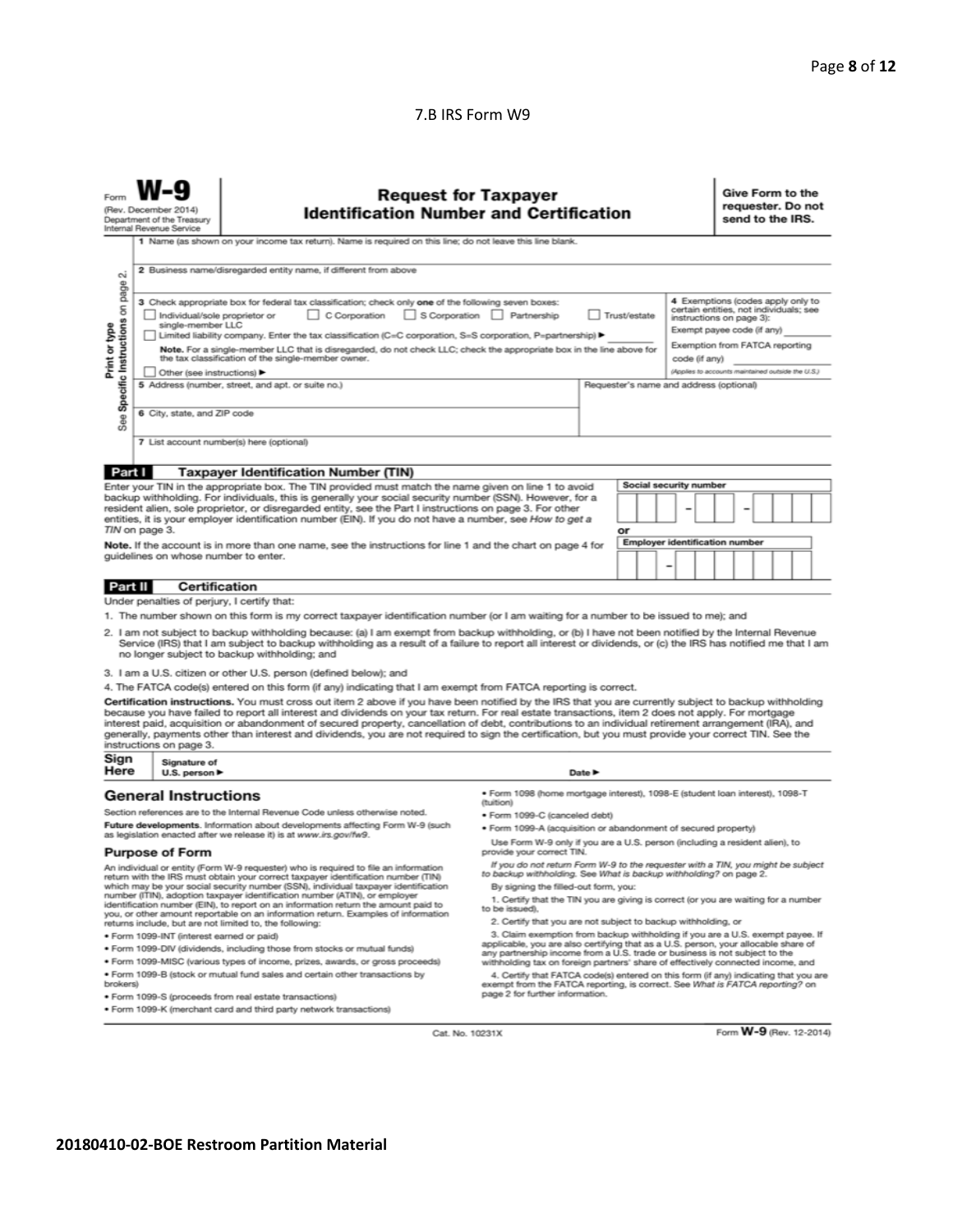## **ATTACHMENT 7.C – Attestation Re Personnel**

## **ATTESTATION RE PERSONNEL USED IN CONTRACT PERFORMANCE**

| CONTRACTOR LEGAL ENTITY NAME:                                          |  |
|------------------------------------------------------------------------|--|
| FEDERAL EMPLOYER IDENTIFICATION NUMBER:<br>(or Social Security Number) |  |

**The Contractor, identified above, does hereby attest, certify, warrant and assure that the Contractor shall not knowingly utilize the services of an illegal immigrant in the performance of this Contract and shall not knowingly utilize the services of any subcontractor who will utilize the services of an illegal immigrant in the performance of this Contract, T.C.A. § 12-3-309.**

SIGNATURE & DATE:

*NOTICE: This attestation MUST be signed by an individual empowered to contractually bind the Contractor.*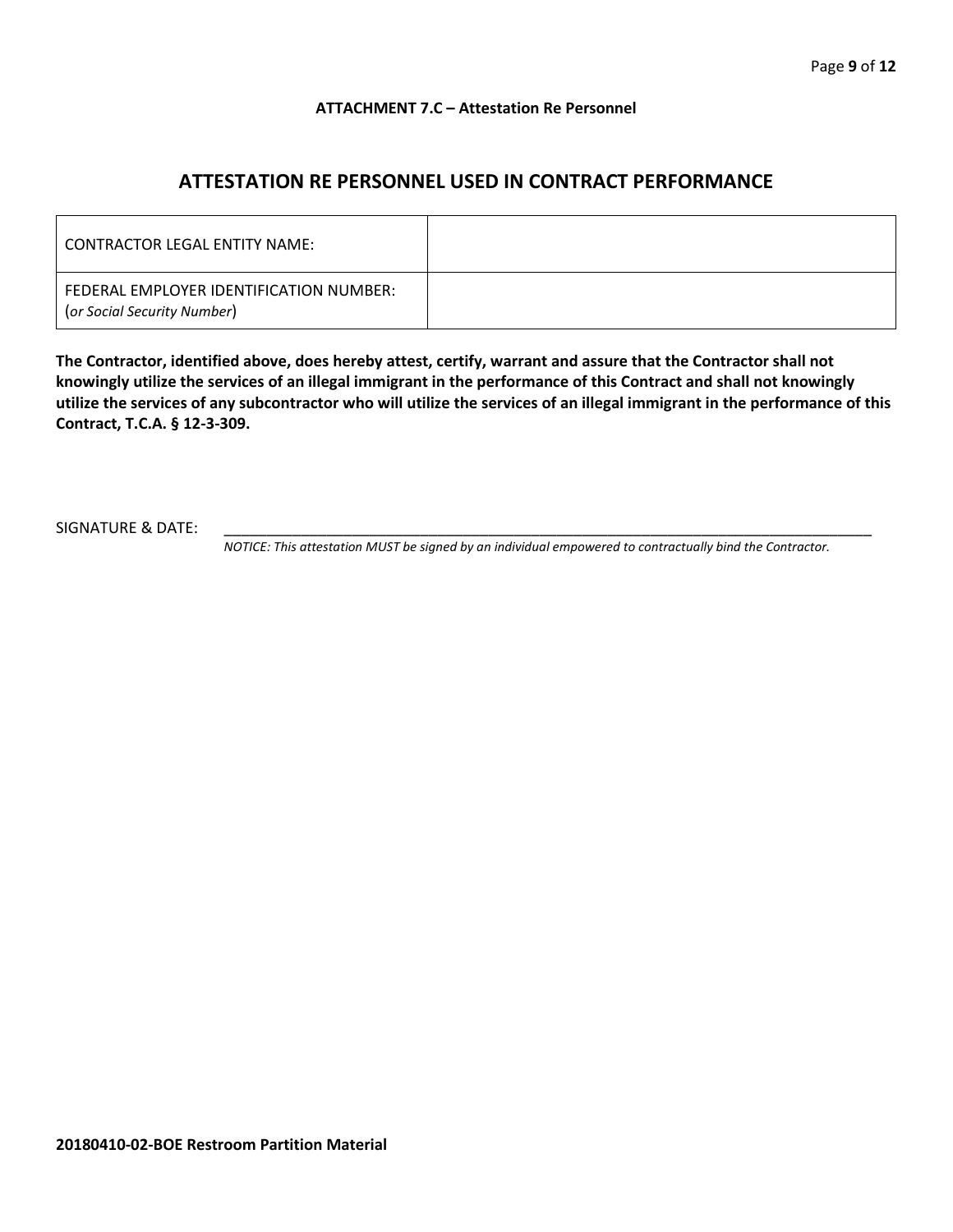## **ATTACHMENT 7.D – Standard Terms & Conditions SUMNER COUNTY BOARD OF EDUCATION (SCS)**

#### **1. PREPARATION AND SUBMISSION OF BID.**

- **a.** Failure to examine any drawings**,** specifications, or instructions will be at the proposer's risk. Any deviation from the stated terms, conditions and specifications must be coordinated with and approved in writing by the SCS Purchasing Supervisor.
- **b.** ITB SUBMITTAL / SIGNATURE: Proposal shall give the full name and business address of the bidder. If the proposer is a corporation, the name shall be stated as it is in the corporate charter. Proposals must be signed in ink by the proposer's authorized agent. Unsigned proposals will be rejected. Proposals are to be sealed and the outside of the envelope is to reference the ITB number. The person signing the proposal must show their title, and if requested by SCS, must furnish satisfactory proof of his or her authority to bind his or her company in contract. Proposer understands that by submitting a proposal with an authorized signature, it shall constitute an offer to SCS. Proposals must be typewritten or in ink; otherwise they may not be considered. Purchase orders will be issued to the firm name appearing on the W9. Facsimile responses will not be considered.
- **c.** SCS is not responsible for any costs incurred by any vendor pursuant to the ITB. The vendor shall be responsible for all costs incurred in connection with the preparation and submission of its proposal.
- **d.** All proposers must be in compliance with T.C.A. § 62-6-119 at the time of proposal submission and provide evidence of compliance with the applicable provisions of the chapter before such proposal may be considered.
- **e.** Proposals are to be received in the location designated in the ITB no later than the specified date and time. Late submissions will NOT be opened or considered.
- **f.** No erasures permitted. Errors may be crossed out and corrections printed in ink or typewritten adjacent to error and must be initialed in ink by person signing the proposal.
- **g.** Specifications: Reference to available specifications shall be sufficient to make the terms of the specifications binding on the proposer. The use of the name of a manufacturer, or any special brand or make in describing an item does not restrict the proposer to that manufacturer or specific article, unless specifically stated. Comparable products of other manufacturers will be considered if proof of compatibility is contained in the proposal. Proposers are required to notify SCSs Purchasing Supervisor whenever specifications/procedures are not perceived to be fair and open. The articles on which the proposals are submitted must be equal or superior to that specified. Informative and Descriptive Literature: The proposer must show brand or trade names of the articles proposed, when applicable. It shall be the responsibility of the vendor, including vendors whose product is referenced, to furnish with the proposal such specifications, catalog pages, brochures or other data as will provide an adequate basis for determining the quality and functional capabilities of the product offered. Failure to provide this data may be considered valid justification for rejection of proposal.
- **h.** Samples: Samples of items when called for, must be furnished free of expense, and if not destroyed will, upon vendor's request within ten (10) days of proposal opening, be returned at the proposer's expense. Each sample must be labeled with the proposer's name, manufacturer's brand name and number, ITB number and item reference.
- **i.** Time of Performance: The number of calendar days in which delivery is to be made after receipt of order shall be stated in the proposal and may be a factor in making an award, price notwithstanding. If no delivery time is stated in the proposal, proposer agrees that delivery is to be made within two weeks (10 business days) of order.
- **j.** Transportation and delivery charges should be included in the price and be fully prepaid by the vendor to the destination specified in the ITB. Proposal prices shall include delivery of all items F.O.B. destination.
- **k.** New materials and supplies must be delivered unless otherwise specifically stated in the ITB.
- **l.** Alternate/multiple proposals will not be considered unless specifically called for in the ITB.
- **m.** Only proposals submitted on ITB forms furnished by SCS will be considered.
- **n.** By signing the ITB where indicated, the proposer agrees to strictly abide by all local, state and federal statutes and regulations. The proposer further certifies that this proposal is made without collusion or fraud.
- **o.** Error in Proposal. In case of error in the extension of prices in the proposal, the unit price will govern. Late submissions will NOT be opened or considered. Proposers are cautioned to verify their proposals before submission, as amendments received after the ITB deadline will not be considered. No proposal shall be altered, amended or withdrawn after opening. After proposal opening, a proposer may withdraw a proposal only when there is obvious clerical error such as a misplaced decimal point, or when enforcement of the proposal would impose unconscionable hardship due to an error in the proposal resulting in a quotation substantially below the other proposals received. Proposal withdrawals will be considered only upon written request of the proposer.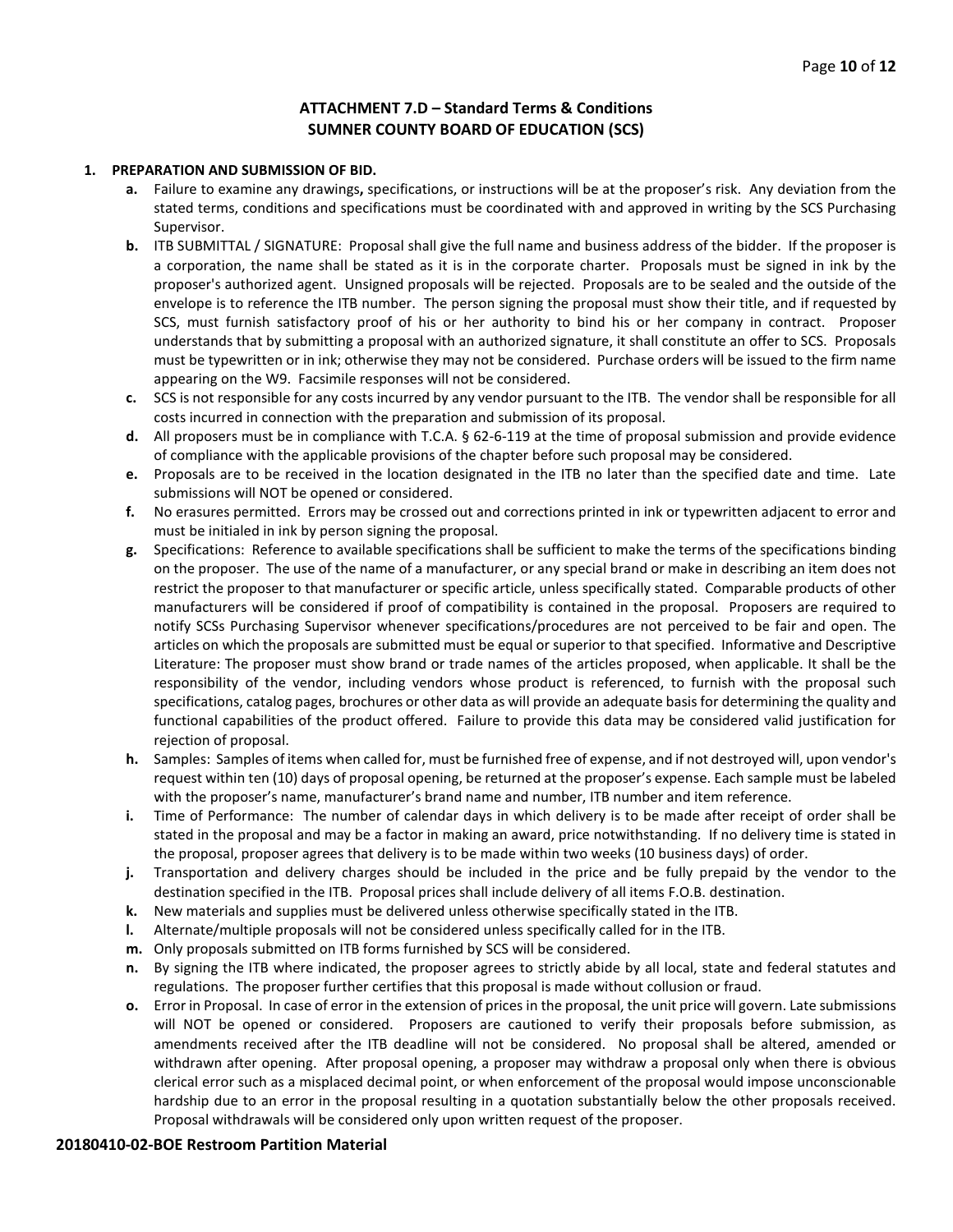- **2. OPEN RECORDS.** In order to comply with the provisions of the Tennessee Open Records Act, all proposals will be publicly opened and are subject to public inspection after the award upon written request. Proposers may be present at ITB opening. Summary information will be posted the SCS website, www.sumnerschools.org under the Invitation to Bid link.
- **3. ACCEPTANCE AND AWARD.** SCS reserves the right to reject any and all proposals and to waive any informality in proposals and, unless otherwise specified by the proposers to accept any item in the proposal. Action to reject all proposals shall be taken for unreasonably high prices, errors in the bid documents, cessation of need, unavailability of funds, or any other reason approved by SCS.
	- **a.** Contracts and purchases will be made with the lowest, responsive, responsible, qualified proposer. The quality of the articles to be supplied, their conformity with the specifications, their suitability to the requirements of the Institution, cash discount offered, and the delivery terms will be taken into consideration.
	- **b.** Any deviation from these stated terms, specifications and conditions must be coordinated with and approved in writing by the Purchasing Supervisor.
	- **c.** Prices quoted on the response (if any) are to be considered firm and binding until the said equipment, supplies or services are in the possession of SCS.
	- **d.** SCS reserves the right to order more or less than the quantity listed in the proposal.
	- **e.** If a proposal fails to state a time within which a proposal must be accepted, it is understood and agreed that SCS shall have ninety (90) days to accept.
	- **f.** No purchase or contract is authorized or valid until the issuance of a SCS purchase order in accordance with SCS policy. No SCS employee is authorized to purchase equipment, supplies or services prior to the issuance of such a purchase order.
	- **g.** The contract may not be assigned without written SCS consent.
	- **h.** If the appropriate space is marked on the ITB, other Institutions (such as State, Local and/or Public Agencies) may purchase off the contract during the same period as SCS.
	- **i.** The awarded proposer will be required to post a performance and payment bond in the amount of 25% of the contract price if it exceeds \$100,000 as stated by T.C.A. §12-4-201.
	- **j.** If the project cost is in excess of \$25,000 a performance bond must be secured by the requesting part in an amount equal to the market improvement value.
- **4. PAYMENT**. Payment terms must be specified in the proposal, including any discounts for early payment. Partial payments will not be approved unless justification for such payment can be shown. Terms will be NET 30 days. Payment will not be made until the conditions and specifications of the ITB are inspected and approved as conforming by persons appointed by SCS.
- **5. DEFAULT OF SELECTED VENDOR.** In case of vendor default, SCS may procure the articles or services from other sources and hold the defaulting vendor responsible for any resulting cost. If the awarded vendor violates any terms of their proposal, the contract, SCS policy or any law, they may be disqualified from submitting proposals for a period of two years for minor violations or longer for major violations. Proposals from disqualified bidders will not be accepted during the period of disqualification.
- **6. INSPECTION OF PURCHASES.** Articles received which are not equivalent will not be accepted and will be picked up by the vendor or returned to vendor, shipping charges collect. SCS shall have a reasonable period in which to inspect and accept or reject materials without liability. If necessity requires SCS to use nonconforming materials, an appropriate reduction in payment may be made.
- **7. TAXES.** SCS is tax exempt; do not include taxes in quotation. Vendors making improvements or additions to or performing repair work on real property for SCS are liable for any applicable sales or use tax on tangible personal property used in connection with the contract or furnished to vendors by the state for use under the contract.
- **8. NONDISCRIMINATION.** SCS is an equal opportunity employer. SCS and bidder agree to comply with Titles VI and VII of the Civil Rights Act of 1964, Title IX of the Education Amendments of 1972, Section 504 of the Rehabilitation Act of 1973, Executive Order 11,246, the Americans with Disabilities Act of 1990 and the related regulations to each. Each party assures that it will not discriminate against any individual including, but not limited to employees or applicants for employment and/or students, because of race, religion, creed, color, sex, age, disability, veteran status or national origin. In the event that any claims should arise with regards to violations of any such local, state or federal law, statues, rule or regulations, the vendor will indemnify and hold SCS harmless for any damages, including court costs or attorney fees, which might be incurred.